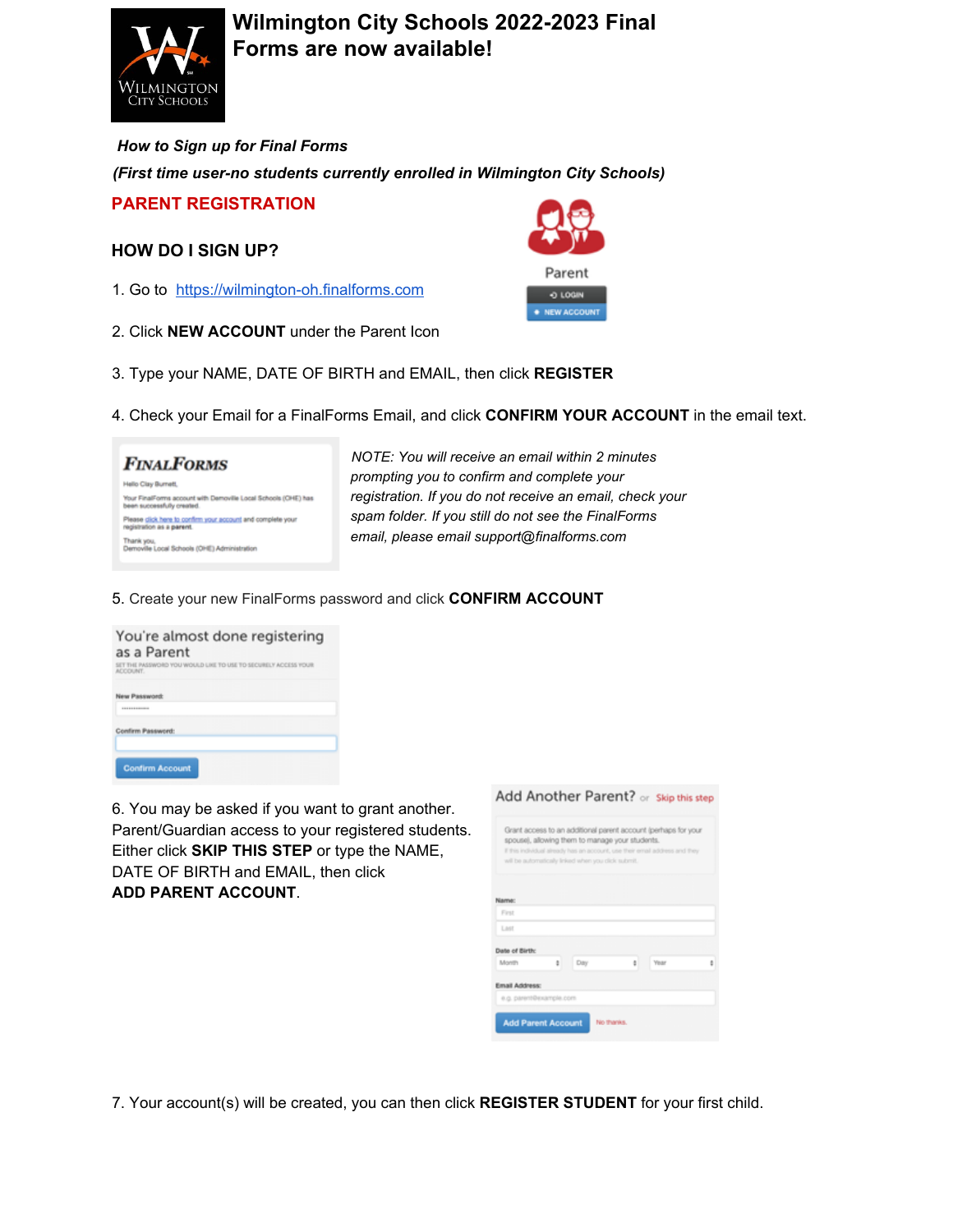

# **How to Register my First Student**

### **REGISTERING A STUDENT**

#### **WHAT INFO WILL I NEED?**

- Basic Medical History & Health Info **•** Doctor, Dentist & Hospital Information
- **•** Insurance Company & Policy Number Email Address for BOTH you and your student (if required by your district)

#### **HOW DO I REGISTER MY FIRST STUDENT?**

*\*\*\*IMPORTANT\*\*\* If you have followed the steps on the previous page, you may Jump to Step 3.*

| 1. Go to https://wilmington-oh.finalforms.com |                                           |  |
|-----------------------------------------------|-------------------------------------------|--|
| 2. Click <b>LOGIN</b> under the Parent Icon   | Parent<br>O LOGIN                         |  |
| <b>3. Click REGISTER STUDENT</b>              | My Students<br><b>B. Racintor Student</b> |  |
|                                               |                                           |  |

4. Complete the form including the Student's Legal Name, *EMAIL ADDRESS*, Date of Birth, Gender, Graduation Year, Home Address and any other information required by your School District, then click **CREATE STUDENT**

*NOTE: A student email address may or may not be required depending on your school district preferences. If so, the email address provided may be used to send reminders to your student.*

5. *If your student plans to participate in a sport, activity, or club* please click the checkbox for each. Click **UPDATE** after making your selection.

*NOTE: A selection can be changed any time until the registration deadline.*

6. Complete each form and sign your full name (e.g. "John Smith") into the Parent Signature field at the bottom of the page. After signing, click **SUBMIT FORM** and move on to the next form.

| Form Signatures              |                                                      |  |  |
|------------------------------|------------------------------------------------------|--|--|
| <b>Parent Signature:</b>     |                                                      |  |  |
|                              |                                                      |  |  |
| Student Signature:           | Your signature MUST match your name: Clayton Burnett |  |  |
| Student must log in to eign. |                                                      |  |  |

7. When all forms are complete, you will see a "Forms Finished" message.

*\*\*\*IMPORTANT\*\*\* If required, an email will automatically be sent to the email address that you provided for your student prompting him/her to sign Student forms requiring his/her signature.*

8. Click **MY STUDENTS** if you are done, or **REGISTER ANOTHER STUDENT** if you need to add another.

9. At any point in the future, you may login at any time and click the **UPDATE FORMS** button